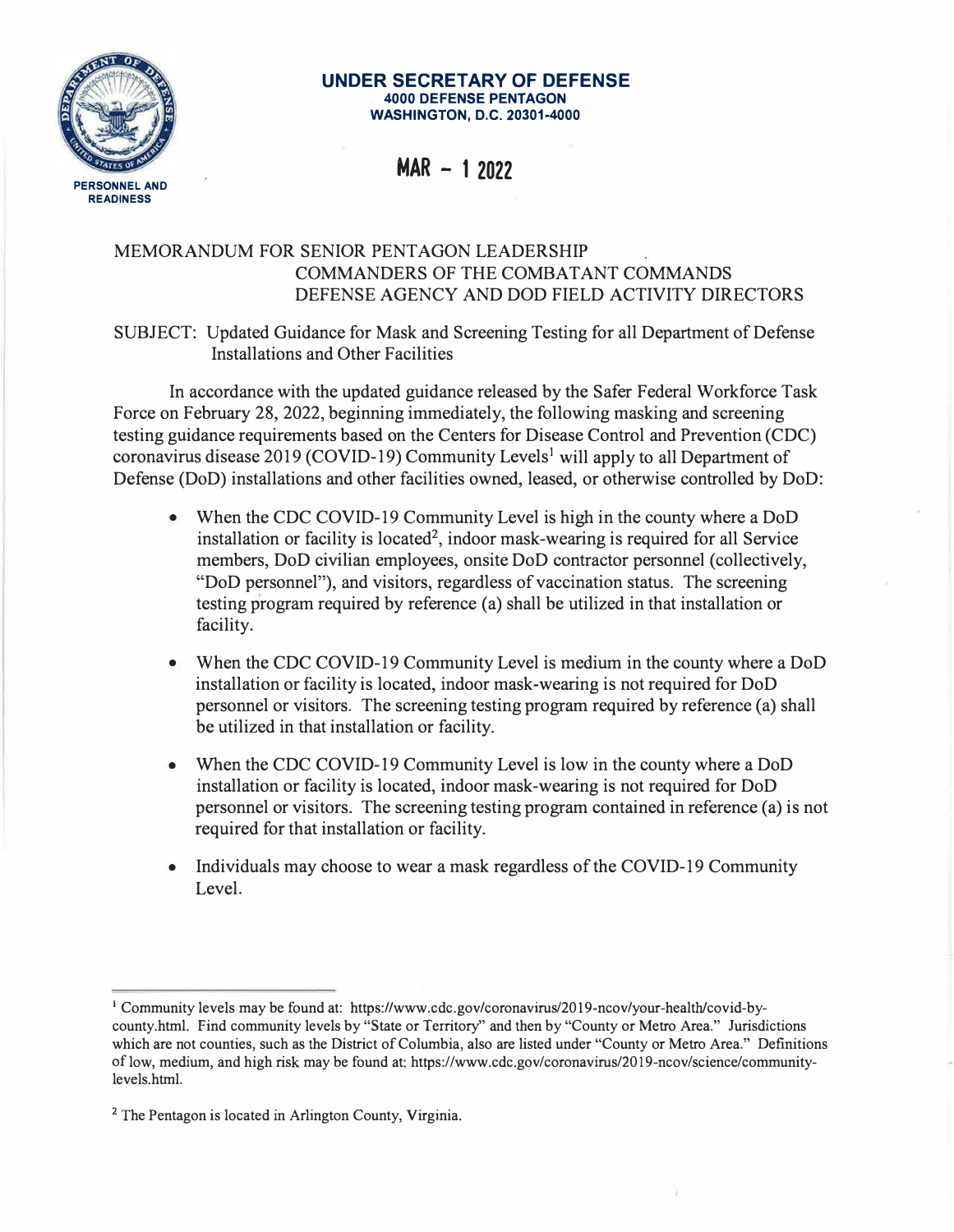- Regardless of the CDC COVID-19 Community Level, DoD force health protection guidance for workplace access and mask wearing for DoD personnel with symptoms. a positive test, or exposure to someone with COVID-19 remains in effect.
- When mask wearing is required, any previously-approved exceptions to the masking requirement remain in effect.
- DoD installations, other facilities, and worksites shall, as soon as possible, post signs and post information on their websites clarifying what masking requirements apply on each installation and at each facility.
- All other force health protection guidance remains in effect, including guidance regarding workplace access, occupancy levels, physical distancing, travel, and meetings. Individual must follow more rigorous workplace mask mandates when commanders and supervisors determine that it is required to protect health and safety in the workplace, such as mask wearing by health care workers.
- Installations outside the U.S. should consult country-level data for their Host Nations (HN) if local community-level data is unavailable. Case-rate information is available from the CDC at https://covid.cdc.gov/covid-data-tracker/#global-counts-rates and the World Health Organization at https://covid19.who.int/. Other sources of data include HN public health authorities, academic institutions, and the World Health Organization.
- DoD Components will comply with any applicable labor relations obligations when implementing this policy.

References (b) and (c) (Attachment 1) are rescinded.

Please direct any questions or comments to the following email address: dha.ncr.ha-support.list.policy-hrpo-kmc-owners@mail.mil.

hypc.

Gilbert R. Cisneros, Jr.

Attachment: As stated